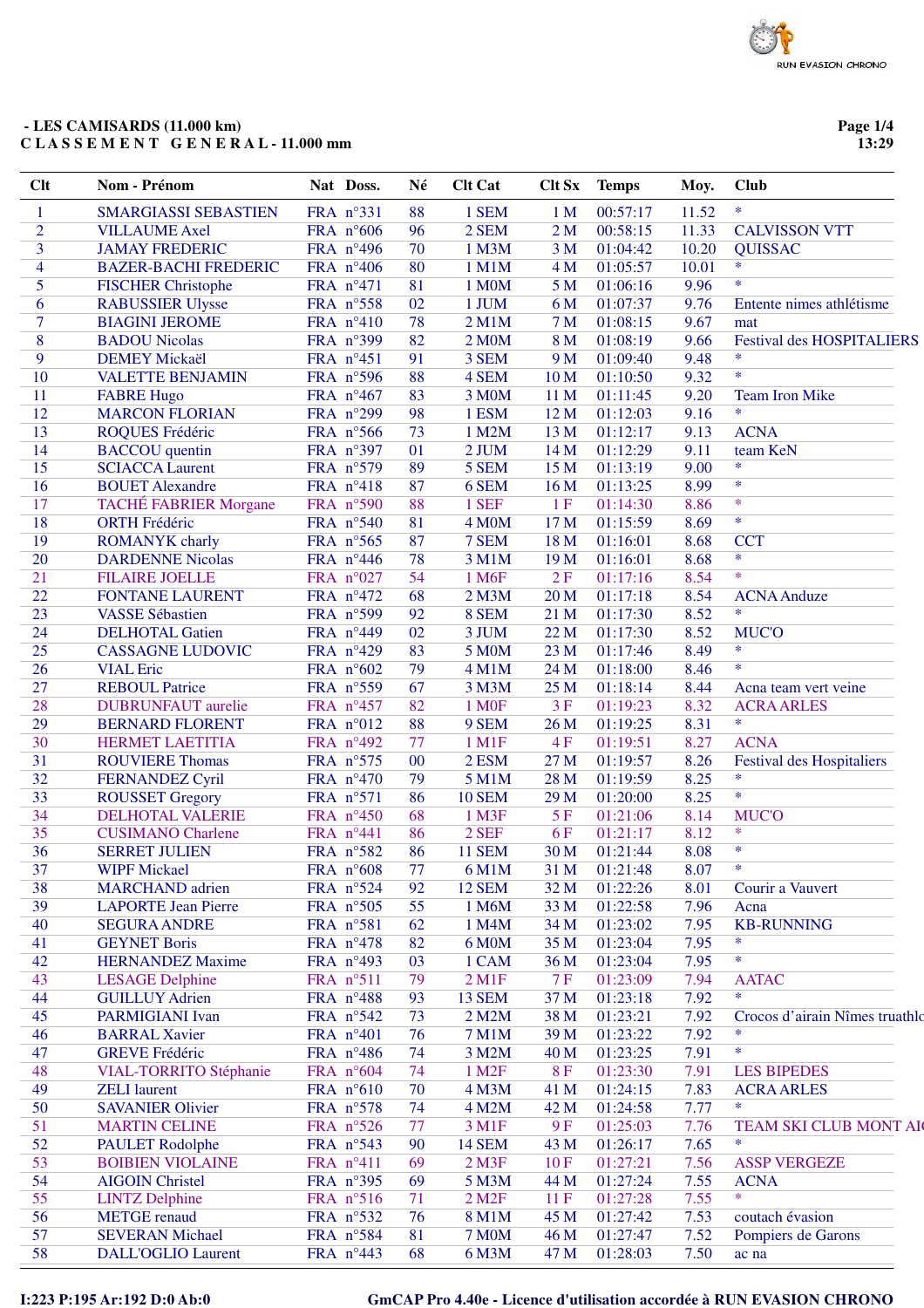### - LES CAMISARDS (11.000 km) CLASSEMENT GENERAL-11.000 mm

Page 2/4 13:29

| 59<br><b>ROUVIERE Sébastien</b><br>FRA nº574<br>71<br>5 M2M<br>48 M<br>01:28:06<br>7.49<br>Festival des hospitaliers<br>7.49<br>$\ast$<br>60<br>75<br>01:28:09<br>FRA n°439<br>6 M2M<br>49 M<br><b>CLARET Jérémie</b><br>61<br>88<br>7.48<br><b>BONNET Marine</b><br>FRA n°416<br>3 SEF<br>12F<br>01:28:16<br><b>Association ELA</b><br>62<br>7.48<br><b>BONNET Jean Marie</b><br>FRA n°415<br>61<br>50 M<br>01:28:16<br><b>Association ELA</b><br>2 M4M<br>$\ast$<br>63<br>83<br>7.44<br><b>LIAUD</b> Pierre<br>FRA n°514<br><b>8 MOM</b><br>51 M<br>01:28:40<br>64<br>FRA n°431<br>72<br>52 M<br>7.44<br><b>CASTAN Christophe</b><br><b>7 M2M</b><br>01:28:46<br>kb running<br>$\ast$<br>65<br>80<br>53 M<br>7.40<br><b>BOIVIN</b> mathieu<br>FRA n°414<br>9 M1M<br>01:29:15<br>$\ast$<br>66<br>83<br>7.36<br><b>HANOUS Michael</b><br>FRA n°489<br><b>9 M0M</b><br>54 M<br>01:29:38<br>$\ast$<br>67<br>55 M<br><b>BOUET</b> Frédéric<br>FRA nº417<br>79<br>10 M1M<br>01:29:46<br>7.35<br>68<br>01<br>7.35<br>FRA nº557<br>4 JUM<br>56 M<br>01:29:47<br><b>QUENELLE</b> jules<br>aucun<br>$\ast$<br>69<br>7.33<br><b>MARTIN David</b><br>FRA nº527<br>76<br>11 M1M<br>57 M<br>01:30:04<br>70<br>80<br><b>TIMOTEO Nicolas</b><br>FRA nº593<br>12 M1M<br>58 M<br>01:30:30<br>7.29<br><b>Moving Alès</b><br>$\ast$<br>71<br>80<br>7.29<br><b>GIMENEZ John</b><br>FRA n°480<br>13 M1M<br>59 M<br>01:30:35<br>72<br>83<br>13F<br>7.28<br><b>ACNA</b><br><b>DURAND Laure</b><br>FRA n°463<br><b>2 MOF</b><br>01:30:42<br>73<br>7.28<br><b>FORREST GUMP</b><br><b>BATTUT Cyril</b><br>FRA n°404<br>74<br>8 M2M<br>60 M<br>01:30:42<br>$\ast$<br>74<br>71<br>7.27<br><b>LAPORTE Sylvain</b><br>FRA n°504<br>9 M2M<br>61 M<br>01:30:45<br>$\ast$<br>75<br>76<br>7.26<br>FRA n°430<br>14 M1M<br>62 M<br>01:30:54<br><b>CASTALDI</b> jerome<br>$\ast$<br>76<br>86<br>63 M<br>7.25<br>FRA n°585<br><b>15 SEM</b><br>01:31:00<br><b>SIGAUD Aurelien</b><br>$\ast$<br>77<br>69<br>7.25<br>FRA n°597<br><b>7 M3M</b><br>64 M<br>01:31:05<br><b>VALLAT</b> stephan<br>78<br>FRA n°528<br>74<br>10 M2M<br>65 M<br>01:31:09<br>7.24<br>Team carrefour<br><b>MARTINEZ Stéphan</b><br>$\ast$<br>79<br>80<br>7.21<br>FRA n°583<br>15 M1M<br>66 M<br>01:31:30<br><b>SERVERA Lionel</b><br>$\ast$<br>80<br>7.20<br>FRA n°494<br>64<br>1 M4F<br>14F<br>01:31:41<br><b>HERNANDEZ Cathy</b><br>81<br>68<br><b>LABERTRANDE PASCAL</b><br>FRA n°500<br>8 M3M<br>67 M<br>01:31:52<br>7.18<br><b>1000 PATTES LE PONTET</b><br>$\ast$<br>82<br>7.17<br>FRA n°547<br>75<br>68 M<br>01:32:04<br><b>PETIT Regis</b><br>11 M2M<br>$\ast$<br>83<br>7.12<br>FRA n°563<br>74<br>12 M2M<br>69 M<br>01:32:40<br><b>RIGOLE Gilles</b><br>$\ast$<br>84<br>04<br>7.07<br>FRA nº427<br>70 M<br>01:33:23<br><b>CANTOU Cedric</b><br>2 CAM<br>85<br>$\ast$<br>57<br>7.03<br>FRA nº519<br>1 M5M<br>01:33:52<br><b>LUCATO Silvio</b><br>71 M<br>86<br>69<br>7.03<br>FRA n°437<br>15F<br>01:33:56<br><b>COURIR A FABREGUES</b><br><b>CIBIEN</b> nathalie<br>3 M3F<br>6.98<br>87<br>FRA n°252<br>16F<br><b>MARAIS Karine</b><br>71<br>3 M <sub>2F</sub><br>01:34:35<br>aucun<br>88<br>60<br>6.97<br><b>POCCI</b> Christian<br>FRA n°553<br>2 M5M<br>72 M<br>01:34:40<br><b>ACNA</b> Anduze<br>$\ast$<br>89<br>6.94<br><b>RIEU Nicolas</b><br>FRA n°562<br>83<br><b>10 M0M</b><br>73 M<br>01:35:04<br>90<br>89<br>6.94<br>FRA n°473<br>4 SEF<br>17F<br>01:35:06<br><b>GAILHARD Julie</b><br>$\ast$<br>91<br>FRA n°283<br>82<br>18F<br>6.93<br>3 M <sub>OF</sub><br>01:35:13<br><b>NEUBURGER Jessica</b><br>$\ast$<br>92<br>6.92<br><b>VERDOIRE PASCAL</b><br>FRA $n^{\circ}600$<br>77<br>16 M1M<br>74 M<br>01:35:22<br>93<br>84<br>6.91<br>$\ast$<br><b>GENOLHAC EMERIC</b><br>FRA n°477<br>11 M0M<br>75 M<br>01:35:31<br>$\ast$<br>94<br>84<br>6.88<br><b>JUBERT</b> Anne-Laure<br>FRA n°498<br>4 M <sub>OF</sub><br>19F<br>01:36:00<br>95<br>71<br>6.85<br>FRA n°576<br>20F<br>01:36:21<br><b>AATAC</b><br><b>ROUX Carole</b><br>4 M2F<br>$\ast$<br>96<br>5 SEF<br>6.83<br><b>MANEN Camille</b><br>FRA n°522<br>91<br>21 F<br>01:36:35<br>$\ast$<br>97<br>91<br>01:36:35<br>6.83<br><b>MANEN Thomas</b><br>FRA $n^{\circ}523$<br><b>16 SEM</b><br>76 M<br>98<br>2 M4F<br>$22 F$<br>01:36:45<br>6.82<br>Ac <sub>2a</sub><br><b>MAURIN Béatrice</b><br>FRA n°531<br>64<br>99<br>FRA n°567<br>87<br><b>17 SEM</b><br>77 M<br>01:37:02<br>6.80<br>Pas de club<br><b>ROSELINE FRANCK</b><br>100<br><b>CAUSSE</b> lionel<br>FRA n°434<br>78 M<br>01:37:27<br>6.77<br>74<br>13 M2M<br>Acna<br>101<br><b>GONZALEZ</b> Jean françois<br>64<br>79 M<br>01:37:33<br>6.77<br><b>COURIR A BEAUCAIRE</b><br>FRA n°482<br>3 M4M<br>$\ast$<br>102<br>FRA n°436<br>85<br>80 M<br>01:38:03<br>6.73<br><b>CHRISTOL Benoit</b><br>12 M <sub>0</sub> M<br>$\ast$<br>103<br>FRA n°580<br>87<br>6 SEF<br>23 F<br>01:38:23<br>6.71<br><b>SEGURA</b> Sandra<br>104<br>FRA n°515<br>86<br><b>18 SEM</b><br>01:38:24<br>LINE julien<br>81 M<br>6.71<br><b>MC NIMES</b><br>105<br>59<br>82 M<br><b>BUFFET Marc</b><br>FRA $n^{\circ}425$<br>3 M5M<br>01:38:35<br>6.70<br><b>ACNA</b><br>$\ast$<br><b>TEYSSIER Anne</b><br>01:38:47<br>6.68<br>106<br>FRA n°592<br>75<br>5 M <sub>2</sub> F<br>24 F<br>$\ast$<br>107<br>25F<br>01:38:47<br><b>BOISSEE Valérie</b><br>FRA nº413<br>75<br>6 M <sub>2F</sub><br>6.68<br>$\ast$<br>108<br>01:38:52<br><b>KUHNT</b> Doriane<br>FRA n°499<br>76<br>4 M1F<br>26F<br>6.68<br>$\ast$<br>6.62<br>109<br><b>MARQUIER Benoît</b><br>FRA $n^{\circ}525$<br>74<br>14 M2M<br>83 M<br>01:39:39<br>$\ast$<br>FRA n°548<br>83<br>27F<br>01:39:41<br>6.62<br>110<br><b>PIACENTINO Coralie</b><br><b>5 MOF</b><br>$\ast$<br>FRA n°549<br>28F<br>01:39:42<br>6.62<br>111<br>PIACENTINO Florie<br>84<br>6 M <sub>OF</sub><br>$\ast$<br>112<br>87<br>7 SEF<br>29F<br>01:39:44<br>6.62<br><b>GIMENEZ</b> perrine<br>FRA n°479<br>$\ast$<br>113<br>FRA n°536<br>01:39:44<br>6.62<br><b>MUNOZ LOIC</b><br>85<br>13 M0M<br>84 M<br>$\ast$<br>114<br>MONTEL marie jo<br>FRA n°534<br>60<br>1 M5F<br>30F<br>01:39:56<br>6.60<br>115<br>ESCLAINE OLLIVIER Esclaint FRA n°464<br>55<br>2 M6M<br>85 M<br>01:40:01<br>6.60<br><b>ASSP VERGEZE</b><br>*<br>FRA n°510 | Clt | Nom - Prénom       | Nat Doss. | Né | <b>Clt Cat</b> | <b>Clt Sx</b> | <b>Temps</b> | Moy. | <b>Club</b> |
|--------------------------------------------------------------------------------------------------------------------------------------------------------------------------------------------------------------------------------------------------------------------------------------------------------------------------------------------------------------------------------------------------------------------------------------------------------------------------------------------------------------------------------------------------------------------------------------------------------------------------------------------------------------------------------------------------------------------------------------------------------------------------------------------------------------------------------------------------------------------------------------------------------------------------------------------------------------------------------------------------------------------------------------------------------------------------------------------------------------------------------------------------------------------------------------------------------------------------------------------------------------------------------------------------------------------------------------------------------------------------------------------------------------------------------------------------------------------------------------------------------------------------------------------------------------------------------------------------------------------------------------------------------------------------------------------------------------------------------------------------------------------------------------------------------------------------------------------------------------------------------------------------------------------------------------------------------------------------------------------------------------------------------------------------------------------------------------------------------------------------------------------------------------------------------------------------------------------------------------------------------------------------------------------------------------------------------------------------------------------------------------------------------------------------------------------------------------------------------------------------------------------------------------------------------------------------------------------------------------------------------------------------------------------------------------------------------------------------------------------------------------------------------------------------------------------------------------------------------------------------------------------------------------------------------------------------------------------------------------------------------------------------------------------------------------------------------------------------------------------------------------------------------------------------------------------------------------------------------------------------------------------------------------------------------------------------------------------------------------------------------------------------------------------------------------------------------------------------------------------------------------------------------------------------------------------------------------------------------------------------------------------------------------------------------------------------------------------------------------------------------------------------------------------------------------------------------------------------------------------------------------------------------------------------------------------------------------------------------------------------------------------------------------------------------------------------------------------------------------------------------------------------------------------------------------------------------------------------------------------------------------------------------------------------------------------------------------------------------------------------------------------------------------------------------------------------------------------------------------------------------------------------------------------------------------------------------------------------------------------------------------------------------------------------------------------------------------------------------------------------------------------------------------------------------------------------------------------------------------------------------------------------------------------------------------------------------------------------------------------------------------------------------------------------------------------------------------------------------------------------------------------------------------------------------------------------------------------------------------------------------------------------------------------------------------------------------------------------------------------------------------------------------------------------------------------------------------------------------------------------------------------------------------------------------------------------------------------------------------------------------------------------------------------------------------------------------------------------------------------------------------------------------------------------------------------------------------------------------------------------------------------------------------------------------------------------------------------------------------------------------------------------------------------------------------------------------------------------------------------------------------------------------------------------------------------------------|-----|--------------------|-----------|----|----------------|---------------|--------------|------|-------------|
| MONTPELLIER START RUI                                                                                                                                                                                                                                                                                                                                                                                                                                                                                                                                                                                                                                                                                                                                                                                                                                                                                                                                                                                                                                                                                                                                                                                                                                                                                                                                                                                                                                                                                                                                                                                                                                                                                                                                                                                                                                                                                                                                                                                                                                                                                                                                                                                                                                                                                                                                                                                                                                                                                                                                                                                                                                                                                                                                                                                                                                                                                                                                                                                                                                                                                                                                                                                                                                                                                                                                                                                                                                                                                                                                                                                                                                                                                                                                                                                                                                                                                                                                                                                                                                                                                                                                                                                                                                                                                                                                                                                                                                                                                                                                                                                                                                                                                                                                                                                                                                                                                                                                                                                                                                                                                                                                                                                                                                                                                                                                                                                                                                                                                                                                                                                                                                                                                                                                                                                                                                                                                                                                                                                                                                                                                                                                                                                  |     |                    |           |    |                |               |              |      |             |
|                                                                                                                                                                                                                                                                                                                                                                                                                                                                                                                                                                                                                                                                                                                                                                                                                                                                                                                                                                                                                                                                                                                                                                                                                                                                                                                                                                                                                                                                                                                                                                                                                                                                                                                                                                                                                                                                                                                                                                                                                                                                                                                                                                                                                                                                                                                                                                                                                                                                                                                                                                                                                                                                                                                                                                                                                                                                                                                                                                                                                                                                                                                                                                                                                                                                                                                                                                                                                                                                                                                                                                                                                                                                                                                                                                                                                                                                                                                                                                                                                                                                                                                                                                                                                                                                                                                                                                                                                                                                                                                                                                                                                                                                                                                                                                                                                                                                                                                                                                                                                                                                                                                                                                                                                                                                                                                                                                                                                                                                                                                                                                                                                                                                                                                                                                                                                                                                                                                                                                                                                                                                                                                                                                                                        |     |                    |           |    |                |               |              |      |             |
|                                                                                                                                                                                                                                                                                                                                                                                                                                                                                                                                                                                                                                                                                                                                                                                                                                                                                                                                                                                                                                                                                                                                                                                                                                                                                                                                                                                                                                                                                                                                                                                                                                                                                                                                                                                                                                                                                                                                                                                                                                                                                                                                                                                                                                                                                                                                                                                                                                                                                                                                                                                                                                                                                                                                                                                                                                                                                                                                                                                                                                                                                                                                                                                                                                                                                                                                                                                                                                                                                                                                                                                                                                                                                                                                                                                                                                                                                                                                                                                                                                                                                                                                                                                                                                                                                                                                                                                                                                                                                                                                                                                                                                                                                                                                                                                                                                                                                                                                                                                                                                                                                                                                                                                                                                                                                                                                                                                                                                                                                                                                                                                                                                                                                                                                                                                                                                                                                                                                                                                                                                                                                                                                                                                                        |     |                    |           |    |                |               |              |      |             |
|                                                                                                                                                                                                                                                                                                                                                                                                                                                                                                                                                                                                                                                                                                                                                                                                                                                                                                                                                                                                                                                                                                                                                                                                                                                                                                                                                                                                                                                                                                                                                                                                                                                                                                                                                                                                                                                                                                                                                                                                                                                                                                                                                                                                                                                                                                                                                                                                                                                                                                                                                                                                                                                                                                                                                                                                                                                                                                                                                                                                                                                                                                                                                                                                                                                                                                                                                                                                                                                                                                                                                                                                                                                                                                                                                                                                                                                                                                                                                                                                                                                                                                                                                                                                                                                                                                                                                                                                                                                                                                                                                                                                                                                                                                                                                                                                                                                                                                                                                                                                                                                                                                                                                                                                                                                                                                                                                                                                                                                                                                                                                                                                                                                                                                                                                                                                                                                                                                                                                                                                                                                                                                                                                                                                        |     |                    |           |    |                |               |              |      |             |
|                                                                                                                                                                                                                                                                                                                                                                                                                                                                                                                                                                                                                                                                                                                                                                                                                                                                                                                                                                                                                                                                                                                                                                                                                                                                                                                                                                                                                                                                                                                                                                                                                                                                                                                                                                                                                                                                                                                                                                                                                                                                                                                                                                                                                                                                                                                                                                                                                                                                                                                                                                                                                                                                                                                                                                                                                                                                                                                                                                                                                                                                                                                                                                                                                                                                                                                                                                                                                                                                                                                                                                                                                                                                                                                                                                                                                                                                                                                                                                                                                                                                                                                                                                                                                                                                                                                                                                                                                                                                                                                                                                                                                                                                                                                                                                                                                                                                                                                                                                                                                                                                                                                                                                                                                                                                                                                                                                                                                                                                                                                                                                                                                                                                                                                                                                                                                                                                                                                                                                                                                                                                                                                                                                                                        |     |                    |           |    |                |               |              |      |             |
|                                                                                                                                                                                                                                                                                                                                                                                                                                                                                                                                                                                                                                                                                                                                                                                                                                                                                                                                                                                                                                                                                                                                                                                                                                                                                                                                                                                                                                                                                                                                                                                                                                                                                                                                                                                                                                                                                                                                                                                                                                                                                                                                                                                                                                                                                                                                                                                                                                                                                                                                                                                                                                                                                                                                                                                                                                                                                                                                                                                                                                                                                                                                                                                                                                                                                                                                                                                                                                                                                                                                                                                                                                                                                                                                                                                                                                                                                                                                                                                                                                                                                                                                                                                                                                                                                                                                                                                                                                                                                                                                                                                                                                                                                                                                                                                                                                                                                                                                                                                                                                                                                                                                                                                                                                                                                                                                                                                                                                                                                                                                                                                                                                                                                                                                                                                                                                                                                                                                                                                                                                                                                                                                                                                                        |     |                    |           |    |                |               |              |      |             |
|                                                                                                                                                                                                                                                                                                                                                                                                                                                                                                                                                                                                                                                                                                                                                                                                                                                                                                                                                                                                                                                                                                                                                                                                                                                                                                                                                                                                                                                                                                                                                                                                                                                                                                                                                                                                                                                                                                                                                                                                                                                                                                                                                                                                                                                                                                                                                                                                                                                                                                                                                                                                                                                                                                                                                                                                                                                                                                                                                                                                                                                                                                                                                                                                                                                                                                                                                                                                                                                                                                                                                                                                                                                                                                                                                                                                                                                                                                                                                                                                                                                                                                                                                                                                                                                                                                                                                                                                                                                                                                                                                                                                                                                                                                                                                                                                                                                                                                                                                                                                                                                                                                                                                                                                                                                                                                                                                                                                                                                                                                                                                                                                                                                                                                                                                                                                                                                                                                                                                                                                                                                                                                                                                                                                        |     |                    |           |    |                |               |              |      |             |
|                                                                                                                                                                                                                                                                                                                                                                                                                                                                                                                                                                                                                                                                                                                                                                                                                                                                                                                                                                                                                                                                                                                                                                                                                                                                                                                                                                                                                                                                                                                                                                                                                                                                                                                                                                                                                                                                                                                                                                                                                                                                                                                                                                                                                                                                                                                                                                                                                                                                                                                                                                                                                                                                                                                                                                                                                                                                                                                                                                                                                                                                                                                                                                                                                                                                                                                                                                                                                                                                                                                                                                                                                                                                                                                                                                                                                                                                                                                                                                                                                                                                                                                                                                                                                                                                                                                                                                                                                                                                                                                                                                                                                                                                                                                                                                                                                                                                                                                                                                                                                                                                                                                                                                                                                                                                                                                                                                                                                                                                                                                                                                                                                                                                                                                                                                                                                                                                                                                                                                                                                                                                                                                                                                                                        |     |                    |           |    |                |               |              |      |             |
|                                                                                                                                                                                                                                                                                                                                                                                                                                                                                                                                                                                                                                                                                                                                                                                                                                                                                                                                                                                                                                                                                                                                                                                                                                                                                                                                                                                                                                                                                                                                                                                                                                                                                                                                                                                                                                                                                                                                                                                                                                                                                                                                                                                                                                                                                                                                                                                                                                                                                                                                                                                                                                                                                                                                                                                                                                                                                                                                                                                                                                                                                                                                                                                                                                                                                                                                                                                                                                                                                                                                                                                                                                                                                                                                                                                                                                                                                                                                                                                                                                                                                                                                                                                                                                                                                                                                                                                                                                                                                                                                                                                                                                                                                                                                                                                                                                                                                                                                                                                                                                                                                                                                                                                                                                                                                                                                                                                                                                                                                                                                                                                                                                                                                                                                                                                                                                                                                                                                                                                                                                                                                                                                                                                                        |     |                    |           |    |                |               |              |      |             |
|                                                                                                                                                                                                                                                                                                                                                                                                                                                                                                                                                                                                                                                                                                                                                                                                                                                                                                                                                                                                                                                                                                                                                                                                                                                                                                                                                                                                                                                                                                                                                                                                                                                                                                                                                                                                                                                                                                                                                                                                                                                                                                                                                                                                                                                                                                                                                                                                                                                                                                                                                                                                                                                                                                                                                                                                                                                                                                                                                                                                                                                                                                                                                                                                                                                                                                                                                                                                                                                                                                                                                                                                                                                                                                                                                                                                                                                                                                                                                                                                                                                                                                                                                                                                                                                                                                                                                                                                                                                                                                                                                                                                                                                                                                                                                                                                                                                                                                                                                                                                                                                                                                                                                                                                                                                                                                                                                                                                                                                                                                                                                                                                                                                                                                                                                                                                                                                                                                                                                                                                                                                                                                                                                                                                        |     |                    |           |    |                |               |              |      |             |
|                                                                                                                                                                                                                                                                                                                                                                                                                                                                                                                                                                                                                                                                                                                                                                                                                                                                                                                                                                                                                                                                                                                                                                                                                                                                                                                                                                                                                                                                                                                                                                                                                                                                                                                                                                                                                                                                                                                                                                                                                                                                                                                                                                                                                                                                                                                                                                                                                                                                                                                                                                                                                                                                                                                                                                                                                                                                                                                                                                                                                                                                                                                                                                                                                                                                                                                                                                                                                                                                                                                                                                                                                                                                                                                                                                                                                                                                                                                                                                                                                                                                                                                                                                                                                                                                                                                                                                                                                                                                                                                                                                                                                                                                                                                                                                                                                                                                                                                                                                                                                                                                                                                                                                                                                                                                                                                                                                                                                                                                                                                                                                                                                                                                                                                                                                                                                                                                                                                                                                                                                                                                                                                                                                                                        |     |                    |           |    |                |               |              |      |             |
|                                                                                                                                                                                                                                                                                                                                                                                                                                                                                                                                                                                                                                                                                                                                                                                                                                                                                                                                                                                                                                                                                                                                                                                                                                                                                                                                                                                                                                                                                                                                                                                                                                                                                                                                                                                                                                                                                                                                                                                                                                                                                                                                                                                                                                                                                                                                                                                                                                                                                                                                                                                                                                                                                                                                                                                                                                                                                                                                                                                                                                                                                                                                                                                                                                                                                                                                                                                                                                                                                                                                                                                                                                                                                                                                                                                                                                                                                                                                                                                                                                                                                                                                                                                                                                                                                                                                                                                                                                                                                                                                                                                                                                                                                                                                                                                                                                                                                                                                                                                                                                                                                                                                                                                                                                                                                                                                                                                                                                                                                                                                                                                                                                                                                                                                                                                                                                                                                                                                                                                                                                                                                                                                                                                                        |     |                    |           |    |                |               |              |      |             |
|                                                                                                                                                                                                                                                                                                                                                                                                                                                                                                                                                                                                                                                                                                                                                                                                                                                                                                                                                                                                                                                                                                                                                                                                                                                                                                                                                                                                                                                                                                                                                                                                                                                                                                                                                                                                                                                                                                                                                                                                                                                                                                                                                                                                                                                                                                                                                                                                                                                                                                                                                                                                                                                                                                                                                                                                                                                                                                                                                                                                                                                                                                                                                                                                                                                                                                                                                                                                                                                                                                                                                                                                                                                                                                                                                                                                                                                                                                                                                                                                                                                                                                                                                                                                                                                                                                                                                                                                                                                                                                                                                                                                                                                                                                                                                                                                                                                                                                                                                                                                                                                                                                                                                                                                                                                                                                                                                                                                                                                                                                                                                                                                                                                                                                                                                                                                                                                                                                                                                                                                                                                                                                                                                                                                        |     |                    |           |    |                |               |              |      |             |
|                                                                                                                                                                                                                                                                                                                                                                                                                                                                                                                                                                                                                                                                                                                                                                                                                                                                                                                                                                                                                                                                                                                                                                                                                                                                                                                                                                                                                                                                                                                                                                                                                                                                                                                                                                                                                                                                                                                                                                                                                                                                                                                                                                                                                                                                                                                                                                                                                                                                                                                                                                                                                                                                                                                                                                                                                                                                                                                                                                                                                                                                                                                                                                                                                                                                                                                                                                                                                                                                                                                                                                                                                                                                                                                                                                                                                                                                                                                                                                                                                                                                                                                                                                                                                                                                                                                                                                                                                                                                                                                                                                                                                                                                                                                                                                                                                                                                                                                                                                                                                                                                                                                                                                                                                                                                                                                                                                                                                                                                                                                                                                                                                                                                                                                                                                                                                                                                                                                                                                                                                                                                                                                                                                                                        |     |                    |           |    |                |               |              |      |             |
|                                                                                                                                                                                                                                                                                                                                                                                                                                                                                                                                                                                                                                                                                                                                                                                                                                                                                                                                                                                                                                                                                                                                                                                                                                                                                                                                                                                                                                                                                                                                                                                                                                                                                                                                                                                                                                                                                                                                                                                                                                                                                                                                                                                                                                                                                                                                                                                                                                                                                                                                                                                                                                                                                                                                                                                                                                                                                                                                                                                                                                                                                                                                                                                                                                                                                                                                                                                                                                                                                                                                                                                                                                                                                                                                                                                                                                                                                                                                                                                                                                                                                                                                                                                                                                                                                                                                                                                                                                                                                                                                                                                                                                                                                                                                                                                                                                                                                                                                                                                                                                                                                                                                                                                                                                                                                                                                                                                                                                                                                                                                                                                                                                                                                                                                                                                                                                                                                                                                                                                                                                                                                                                                                                                                        |     |                    |           |    |                |               |              |      |             |
|                                                                                                                                                                                                                                                                                                                                                                                                                                                                                                                                                                                                                                                                                                                                                                                                                                                                                                                                                                                                                                                                                                                                                                                                                                                                                                                                                                                                                                                                                                                                                                                                                                                                                                                                                                                                                                                                                                                                                                                                                                                                                                                                                                                                                                                                                                                                                                                                                                                                                                                                                                                                                                                                                                                                                                                                                                                                                                                                                                                                                                                                                                                                                                                                                                                                                                                                                                                                                                                                                                                                                                                                                                                                                                                                                                                                                                                                                                                                                                                                                                                                                                                                                                                                                                                                                                                                                                                                                                                                                                                                                                                                                                                                                                                                                                                                                                                                                                                                                                                                                                                                                                                                                                                                                                                                                                                                                                                                                                                                                                                                                                                                                                                                                                                                                                                                                                                                                                                                                                                                                                                                                                                                                                                                        |     |                    |           |    |                |               |              |      |             |
|                                                                                                                                                                                                                                                                                                                                                                                                                                                                                                                                                                                                                                                                                                                                                                                                                                                                                                                                                                                                                                                                                                                                                                                                                                                                                                                                                                                                                                                                                                                                                                                                                                                                                                                                                                                                                                                                                                                                                                                                                                                                                                                                                                                                                                                                                                                                                                                                                                                                                                                                                                                                                                                                                                                                                                                                                                                                                                                                                                                                                                                                                                                                                                                                                                                                                                                                                                                                                                                                                                                                                                                                                                                                                                                                                                                                                                                                                                                                                                                                                                                                                                                                                                                                                                                                                                                                                                                                                                                                                                                                                                                                                                                                                                                                                                                                                                                                                                                                                                                                                                                                                                                                                                                                                                                                                                                                                                                                                                                                                                                                                                                                                                                                                                                                                                                                                                                                                                                                                                                                                                                                                                                                                                                                        |     |                    |           |    |                |               |              |      |             |
|                                                                                                                                                                                                                                                                                                                                                                                                                                                                                                                                                                                                                                                                                                                                                                                                                                                                                                                                                                                                                                                                                                                                                                                                                                                                                                                                                                                                                                                                                                                                                                                                                                                                                                                                                                                                                                                                                                                                                                                                                                                                                                                                                                                                                                                                                                                                                                                                                                                                                                                                                                                                                                                                                                                                                                                                                                                                                                                                                                                                                                                                                                                                                                                                                                                                                                                                                                                                                                                                                                                                                                                                                                                                                                                                                                                                                                                                                                                                                                                                                                                                                                                                                                                                                                                                                                                                                                                                                                                                                                                                                                                                                                                                                                                                                                                                                                                                                                                                                                                                                                                                                                                                                                                                                                                                                                                                                                                                                                                                                                                                                                                                                                                                                                                                                                                                                                                                                                                                                                                                                                                                                                                                                                                                        |     |                    |           |    |                |               |              |      |             |
|                                                                                                                                                                                                                                                                                                                                                                                                                                                                                                                                                                                                                                                                                                                                                                                                                                                                                                                                                                                                                                                                                                                                                                                                                                                                                                                                                                                                                                                                                                                                                                                                                                                                                                                                                                                                                                                                                                                                                                                                                                                                                                                                                                                                                                                                                                                                                                                                                                                                                                                                                                                                                                                                                                                                                                                                                                                                                                                                                                                                                                                                                                                                                                                                                                                                                                                                                                                                                                                                                                                                                                                                                                                                                                                                                                                                                                                                                                                                                                                                                                                                                                                                                                                                                                                                                                                                                                                                                                                                                                                                                                                                                                                                                                                                                                                                                                                                                                                                                                                                                                                                                                                                                                                                                                                                                                                                                                                                                                                                                                                                                                                                                                                                                                                                                                                                                                                                                                                                                                                                                                                                                                                                                                                                        |     |                    |           |    |                |               |              |      |             |
|                                                                                                                                                                                                                                                                                                                                                                                                                                                                                                                                                                                                                                                                                                                                                                                                                                                                                                                                                                                                                                                                                                                                                                                                                                                                                                                                                                                                                                                                                                                                                                                                                                                                                                                                                                                                                                                                                                                                                                                                                                                                                                                                                                                                                                                                                                                                                                                                                                                                                                                                                                                                                                                                                                                                                                                                                                                                                                                                                                                                                                                                                                                                                                                                                                                                                                                                                                                                                                                                                                                                                                                                                                                                                                                                                                                                                                                                                                                                                                                                                                                                                                                                                                                                                                                                                                                                                                                                                                                                                                                                                                                                                                                                                                                                                                                                                                                                                                                                                                                                                                                                                                                                                                                                                                                                                                                                                                                                                                                                                                                                                                                                                                                                                                                                                                                                                                                                                                                                                                                                                                                                                                                                                                                                        |     |                    |           |    |                |               |              |      |             |
|                                                                                                                                                                                                                                                                                                                                                                                                                                                                                                                                                                                                                                                                                                                                                                                                                                                                                                                                                                                                                                                                                                                                                                                                                                                                                                                                                                                                                                                                                                                                                                                                                                                                                                                                                                                                                                                                                                                                                                                                                                                                                                                                                                                                                                                                                                                                                                                                                                                                                                                                                                                                                                                                                                                                                                                                                                                                                                                                                                                                                                                                                                                                                                                                                                                                                                                                                                                                                                                                                                                                                                                                                                                                                                                                                                                                                                                                                                                                                                                                                                                                                                                                                                                                                                                                                                                                                                                                                                                                                                                                                                                                                                                                                                                                                                                                                                                                                                                                                                                                                                                                                                                                                                                                                                                                                                                                                                                                                                                                                                                                                                                                                                                                                                                                                                                                                                                                                                                                                                                                                                                                                                                                                                                                        |     |                    |           |    |                |               |              |      |             |
|                                                                                                                                                                                                                                                                                                                                                                                                                                                                                                                                                                                                                                                                                                                                                                                                                                                                                                                                                                                                                                                                                                                                                                                                                                                                                                                                                                                                                                                                                                                                                                                                                                                                                                                                                                                                                                                                                                                                                                                                                                                                                                                                                                                                                                                                                                                                                                                                                                                                                                                                                                                                                                                                                                                                                                                                                                                                                                                                                                                                                                                                                                                                                                                                                                                                                                                                                                                                                                                                                                                                                                                                                                                                                                                                                                                                                                                                                                                                                                                                                                                                                                                                                                                                                                                                                                                                                                                                                                                                                                                                                                                                                                                                                                                                                                                                                                                                                                                                                                                                                                                                                                                                                                                                                                                                                                                                                                                                                                                                                                                                                                                                                                                                                                                                                                                                                                                                                                                                                                                                                                                                                                                                                                                                        |     |                    |           |    |                |               |              |      |             |
|                                                                                                                                                                                                                                                                                                                                                                                                                                                                                                                                                                                                                                                                                                                                                                                                                                                                                                                                                                                                                                                                                                                                                                                                                                                                                                                                                                                                                                                                                                                                                                                                                                                                                                                                                                                                                                                                                                                                                                                                                                                                                                                                                                                                                                                                                                                                                                                                                                                                                                                                                                                                                                                                                                                                                                                                                                                                                                                                                                                                                                                                                                                                                                                                                                                                                                                                                                                                                                                                                                                                                                                                                                                                                                                                                                                                                                                                                                                                                                                                                                                                                                                                                                                                                                                                                                                                                                                                                                                                                                                                                                                                                                                                                                                                                                                                                                                                                                                                                                                                                                                                                                                                                                                                                                                                                                                                                                                                                                                                                                                                                                                                                                                                                                                                                                                                                                                                                                                                                                                                                                                                                                                                                                                                        |     |                    |           |    |                |               |              |      |             |
|                                                                                                                                                                                                                                                                                                                                                                                                                                                                                                                                                                                                                                                                                                                                                                                                                                                                                                                                                                                                                                                                                                                                                                                                                                                                                                                                                                                                                                                                                                                                                                                                                                                                                                                                                                                                                                                                                                                                                                                                                                                                                                                                                                                                                                                                                                                                                                                                                                                                                                                                                                                                                                                                                                                                                                                                                                                                                                                                                                                                                                                                                                                                                                                                                                                                                                                                                                                                                                                                                                                                                                                                                                                                                                                                                                                                                                                                                                                                                                                                                                                                                                                                                                                                                                                                                                                                                                                                                                                                                                                                                                                                                                                                                                                                                                                                                                                                                                                                                                                                                                                                                                                                                                                                                                                                                                                                                                                                                                                                                                                                                                                                                                                                                                                                                                                                                                                                                                                                                                                                                                                                                                                                                                                                        |     |                    |           |    |                |               |              |      |             |
|                                                                                                                                                                                                                                                                                                                                                                                                                                                                                                                                                                                                                                                                                                                                                                                                                                                                                                                                                                                                                                                                                                                                                                                                                                                                                                                                                                                                                                                                                                                                                                                                                                                                                                                                                                                                                                                                                                                                                                                                                                                                                                                                                                                                                                                                                                                                                                                                                                                                                                                                                                                                                                                                                                                                                                                                                                                                                                                                                                                                                                                                                                                                                                                                                                                                                                                                                                                                                                                                                                                                                                                                                                                                                                                                                                                                                                                                                                                                                                                                                                                                                                                                                                                                                                                                                                                                                                                                                                                                                                                                                                                                                                                                                                                                                                                                                                                                                                                                                                                                                                                                                                                                                                                                                                                                                                                                                                                                                                                                                                                                                                                                                                                                                                                                                                                                                                                                                                                                                                                                                                                                                                                                                                                                        |     |                    |           |    |                |               |              |      |             |
|                                                                                                                                                                                                                                                                                                                                                                                                                                                                                                                                                                                                                                                                                                                                                                                                                                                                                                                                                                                                                                                                                                                                                                                                                                                                                                                                                                                                                                                                                                                                                                                                                                                                                                                                                                                                                                                                                                                                                                                                                                                                                                                                                                                                                                                                                                                                                                                                                                                                                                                                                                                                                                                                                                                                                                                                                                                                                                                                                                                                                                                                                                                                                                                                                                                                                                                                                                                                                                                                                                                                                                                                                                                                                                                                                                                                                                                                                                                                                                                                                                                                                                                                                                                                                                                                                                                                                                                                                                                                                                                                                                                                                                                                                                                                                                                                                                                                                                                                                                                                                                                                                                                                                                                                                                                                                                                                                                                                                                                                                                                                                                                                                                                                                                                                                                                                                                                                                                                                                                                                                                                                                                                                                                                                        |     |                    |           |    |                |               |              |      |             |
|                                                                                                                                                                                                                                                                                                                                                                                                                                                                                                                                                                                                                                                                                                                                                                                                                                                                                                                                                                                                                                                                                                                                                                                                                                                                                                                                                                                                                                                                                                                                                                                                                                                                                                                                                                                                                                                                                                                                                                                                                                                                                                                                                                                                                                                                                                                                                                                                                                                                                                                                                                                                                                                                                                                                                                                                                                                                                                                                                                                                                                                                                                                                                                                                                                                                                                                                                                                                                                                                                                                                                                                                                                                                                                                                                                                                                                                                                                                                                                                                                                                                                                                                                                                                                                                                                                                                                                                                                                                                                                                                                                                                                                                                                                                                                                                                                                                                                                                                                                                                                                                                                                                                                                                                                                                                                                                                                                                                                                                                                                                                                                                                                                                                                                                                                                                                                                                                                                                                                                                                                                                                                                                                                                                                        |     |                    |           |    |                |               |              |      |             |
|                                                                                                                                                                                                                                                                                                                                                                                                                                                                                                                                                                                                                                                                                                                                                                                                                                                                                                                                                                                                                                                                                                                                                                                                                                                                                                                                                                                                                                                                                                                                                                                                                                                                                                                                                                                                                                                                                                                                                                                                                                                                                                                                                                                                                                                                                                                                                                                                                                                                                                                                                                                                                                                                                                                                                                                                                                                                                                                                                                                                                                                                                                                                                                                                                                                                                                                                                                                                                                                                                                                                                                                                                                                                                                                                                                                                                                                                                                                                                                                                                                                                                                                                                                                                                                                                                                                                                                                                                                                                                                                                                                                                                                                                                                                                                                                                                                                                                                                                                                                                                                                                                                                                                                                                                                                                                                                                                                                                                                                                                                                                                                                                                                                                                                                                                                                                                                                                                                                                                                                                                                                                                                                                                                                                        |     |                    |           |    |                |               |              |      |             |
|                                                                                                                                                                                                                                                                                                                                                                                                                                                                                                                                                                                                                                                                                                                                                                                                                                                                                                                                                                                                                                                                                                                                                                                                                                                                                                                                                                                                                                                                                                                                                                                                                                                                                                                                                                                                                                                                                                                                                                                                                                                                                                                                                                                                                                                                                                                                                                                                                                                                                                                                                                                                                                                                                                                                                                                                                                                                                                                                                                                                                                                                                                                                                                                                                                                                                                                                                                                                                                                                                                                                                                                                                                                                                                                                                                                                                                                                                                                                                                                                                                                                                                                                                                                                                                                                                                                                                                                                                                                                                                                                                                                                                                                                                                                                                                                                                                                                                                                                                                                                                                                                                                                                                                                                                                                                                                                                                                                                                                                                                                                                                                                                                                                                                                                                                                                                                                                                                                                                                                                                                                                                                                                                                                                                        |     |                    |           |    |                |               |              |      |             |
|                                                                                                                                                                                                                                                                                                                                                                                                                                                                                                                                                                                                                                                                                                                                                                                                                                                                                                                                                                                                                                                                                                                                                                                                                                                                                                                                                                                                                                                                                                                                                                                                                                                                                                                                                                                                                                                                                                                                                                                                                                                                                                                                                                                                                                                                                                                                                                                                                                                                                                                                                                                                                                                                                                                                                                                                                                                                                                                                                                                                                                                                                                                                                                                                                                                                                                                                                                                                                                                                                                                                                                                                                                                                                                                                                                                                                                                                                                                                                                                                                                                                                                                                                                                                                                                                                                                                                                                                                                                                                                                                                                                                                                                                                                                                                                                                                                                                                                                                                                                                                                                                                                                                                                                                                                                                                                                                                                                                                                                                                                                                                                                                                                                                                                                                                                                                                                                                                                                                                                                                                                                                                                                                                                                                        |     |                    |           |    |                |               |              |      |             |
|                                                                                                                                                                                                                                                                                                                                                                                                                                                                                                                                                                                                                                                                                                                                                                                                                                                                                                                                                                                                                                                                                                                                                                                                                                                                                                                                                                                                                                                                                                                                                                                                                                                                                                                                                                                                                                                                                                                                                                                                                                                                                                                                                                                                                                                                                                                                                                                                                                                                                                                                                                                                                                                                                                                                                                                                                                                                                                                                                                                                                                                                                                                                                                                                                                                                                                                                                                                                                                                                                                                                                                                                                                                                                                                                                                                                                                                                                                                                                                                                                                                                                                                                                                                                                                                                                                                                                                                                                                                                                                                                                                                                                                                                                                                                                                                                                                                                                                                                                                                                                                                                                                                                                                                                                                                                                                                                                                                                                                                                                                                                                                                                                                                                                                                                                                                                                                                                                                                                                                                                                                                                                                                                                                                                        |     |                    |           |    |                |               |              |      |             |
|                                                                                                                                                                                                                                                                                                                                                                                                                                                                                                                                                                                                                                                                                                                                                                                                                                                                                                                                                                                                                                                                                                                                                                                                                                                                                                                                                                                                                                                                                                                                                                                                                                                                                                                                                                                                                                                                                                                                                                                                                                                                                                                                                                                                                                                                                                                                                                                                                                                                                                                                                                                                                                                                                                                                                                                                                                                                                                                                                                                                                                                                                                                                                                                                                                                                                                                                                                                                                                                                                                                                                                                                                                                                                                                                                                                                                                                                                                                                                                                                                                                                                                                                                                                                                                                                                                                                                                                                                                                                                                                                                                                                                                                                                                                                                                                                                                                                                                                                                                                                                                                                                                                                                                                                                                                                                                                                                                                                                                                                                                                                                                                                                                                                                                                                                                                                                                                                                                                                                                                                                                                                                                                                                                                                        |     |                    |           |    |                |               |              |      |             |
|                                                                                                                                                                                                                                                                                                                                                                                                                                                                                                                                                                                                                                                                                                                                                                                                                                                                                                                                                                                                                                                                                                                                                                                                                                                                                                                                                                                                                                                                                                                                                                                                                                                                                                                                                                                                                                                                                                                                                                                                                                                                                                                                                                                                                                                                                                                                                                                                                                                                                                                                                                                                                                                                                                                                                                                                                                                                                                                                                                                                                                                                                                                                                                                                                                                                                                                                                                                                                                                                                                                                                                                                                                                                                                                                                                                                                                                                                                                                                                                                                                                                                                                                                                                                                                                                                                                                                                                                                                                                                                                                                                                                                                                                                                                                                                                                                                                                                                                                                                                                                                                                                                                                                                                                                                                                                                                                                                                                                                                                                                                                                                                                                                                                                                                                                                                                                                                                                                                                                                                                                                                                                                                                                                                                        |     |                    |           |    |                |               |              |      |             |
|                                                                                                                                                                                                                                                                                                                                                                                                                                                                                                                                                                                                                                                                                                                                                                                                                                                                                                                                                                                                                                                                                                                                                                                                                                                                                                                                                                                                                                                                                                                                                                                                                                                                                                                                                                                                                                                                                                                                                                                                                                                                                                                                                                                                                                                                                                                                                                                                                                                                                                                                                                                                                                                                                                                                                                                                                                                                                                                                                                                                                                                                                                                                                                                                                                                                                                                                                                                                                                                                                                                                                                                                                                                                                                                                                                                                                                                                                                                                                                                                                                                                                                                                                                                                                                                                                                                                                                                                                                                                                                                                                                                                                                                                                                                                                                                                                                                                                                                                                                                                                                                                                                                                                                                                                                                                                                                                                                                                                                                                                                                                                                                                                                                                                                                                                                                                                                                                                                                                                                                                                                                                                                                                                                                                        |     |                    |           |    |                |               |              |      |             |
|                                                                                                                                                                                                                                                                                                                                                                                                                                                                                                                                                                                                                                                                                                                                                                                                                                                                                                                                                                                                                                                                                                                                                                                                                                                                                                                                                                                                                                                                                                                                                                                                                                                                                                                                                                                                                                                                                                                                                                                                                                                                                                                                                                                                                                                                                                                                                                                                                                                                                                                                                                                                                                                                                                                                                                                                                                                                                                                                                                                                                                                                                                                                                                                                                                                                                                                                                                                                                                                                                                                                                                                                                                                                                                                                                                                                                                                                                                                                                                                                                                                                                                                                                                                                                                                                                                                                                                                                                                                                                                                                                                                                                                                                                                                                                                                                                                                                                                                                                                                                                                                                                                                                                                                                                                                                                                                                                                                                                                                                                                                                                                                                                                                                                                                                                                                                                                                                                                                                                                                                                                                                                                                                                                                                        |     |                    |           |    |                |               |              |      |             |
|                                                                                                                                                                                                                                                                                                                                                                                                                                                                                                                                                                                                                                                                                                                                                                                                                                                                                                                                                                                                                                                                                                                                                                                                                                                                                                                                                                                                                                                                                                                                                                                                                                                                                                                                                                                                                                                                                                                                                                                                                                                                                                                                                                                                                                                                                                                                                                                                                                                                                                                                                                                                                                                                                                                                                                                                                                                                                                                                                                                                                                                                                                                                                                                                                                                                                                                                                                                                                                                                                                                                                                                                                                                                                                                                                                                                                                                                                                                                                                                                                                                                                                                                                                                                                                                                                                                                                                                                                                                                                                                                                                                                                                                                                                                                                                                                                                                                                                                                                                                                                                                                                                                                                                                                                                                                                                                                                                                                                                                                                                                                                                                                                                                                                                                                                                                                                                                                                                                                                                                                                                                                                                                                                                                                        |     |                    |           |    |                |               |              |      |             |
|                                                                                                                                                                                                                                                                                                                                                                                                                                                                                                                                                                                                                                                                                                                                                                                                                                                                                                                                                                                                                                                                                                                                                                                                                                                                                                                                                                                                                                                                                                                                                                                                                                                                                                                                                                                                                                                                                                                                                                                                                                                                                                                                                                                                                                                                                                                                                                                                                                                                                                                                                                                                                                                                                                                                                                                                                                                                                                                                                                                                                                                                                                                                                                                                                                                                                                                                                                                                                                                                                                                                                                                                                                                                                                                                                                                                                                                                                                                                                                                                                                                                                                                                                                                                                                                                                                                                                                                                                                                                                                                                                                                                                                                                                                                                                                                                                                                                                                                                                                                                                                                                                                                                                                                                                                                                                                                                                                                                                                                                                                                                                                                                                                                                                                                                                                                                                                                                                                                                                                                                                                                                                                                                                                                                        |     |                    |           |    |                |               |              |      |             |
|                                                                                                                                                                                                                                                                                                                                                                                                                                                                                                                                                                                                                                                                                                                                                                                                                                                                                                                                                                                                                                                                                                                                                                                                                                                                                                                                                                                                                                                                                                                                                                                                                                                                                                                                                                                                                                                                                                                                                                                                                                                                                                                                                                                                                                                                                                                                                                                                                                                                                                                                                                                                                                                                                                                                                                                                                                                                                                                                                                                                                                                                                                                                                                                                                                                                                                                                                                                                                                                                                                                                                                                                                                                                                                                                                                                                                                                                                                                                                                                                                                                                                                                                                                                                                                                                                                                                                                                                                                                                                                                                                                                                                                                                                                                                                                                                                                                                                                                                                                                                                                                                                                                                                                                                                                                                                                                                                                                                                                                                                                                                                                                                                                                                                                                                                                                                                                                                                                                                                                                                                                                                                                                                                                                                        |     |                    |           |    |                |               |              |      |             |
|                                                                                                                                                                                                                                                                                                                                                                                                                                                                                                                                                                                                                                                                                                                                                                                                                                                                                                                                                                                                                                                                                                                                                                                                                                                                                                                                                                                                                                                                                                                                                                                                                                                                                                                                                                                                                                                                                                                                                                                                                                                                                                                                                                                                                                                                                                                                                                                                                                                                                                                                                                                                                                                                                                                                                                                                                                                                                                                                                                                                                                                                                                                                                                                                                                                                                                                                                                                                                                                                                                                                                                                                                                                                                                                                                                                                                                                                                                                                                                                                                                                                                                                                                                                                                                                                                                                                                                                                                                                                                                                                                                                                                                                                                                                                                                                                                                                                                                                                                                                                                                                                                                                                                                                                                                                                                                                                                                                                                                                                                                                                                                                                                                                                                                                                                                                                                                                                                                                                                                                                                                                                                                                                                                                                        |     |                    |           |    |                |               |              |      |             |
|                                                                                                                                                                                                                                                                                                                                                                                                                                                                                                                                                                                                                                                                                                                                                                                                                                                                                                                                                                                                                                                                                                                                                                                                                                                                                                                                                                                                                                                                                                                                                                                                                                                                                                                                                                                                                                                                                                                                                                                                                                                                                                                                                                                                                                                                                                                                                                                                                                                                                                                                                                                                                                                                                                                                                                                                                                                                                                                                                                                                                                                                                                                                                                                                                                                                                                                                                                                                                                                                                                                                                                                                                                                                                                                                                                                                                                                                                                                                                                                                                                                                                                                                                                                                                                                                                                                                                                                                                                                                                                                                                                                                                                                                                                                                                                                                                                                                                                                                                                                                                                                                                                                                                                                                                                                                                                                                                                                                                                                                                                                                                                                                                                                                                                                                                                                                                                                                                                                                                                                                                                                                                                                                                                                                        |     |                    |           |    |                |               |              |      |             |
|                                                                                                                                                                                                                                                                                                                                                                                                                                                                                                                                                                                                                                                                                                                                                                                                                                                                                                                                                                                                                                                                                                                                                                                                                                                                                                                                                                                                                                                                                                                                                                                                                                                                                                                                                                                                                                                                                                                                                                                                                                                                                                                                                                                                                                                                                                                                                                                                                                                                                                                                                                                                                                                                                                                                                                                                                                                                                                                                                                                                                                                                                                                                                                                                                                                                                                                                                                                                                                                                                                                                                                                                                                                                                                                                                                                                                                                                                                                                                                                                                                                                                                                                                                                                                                                                                                                                                                                                                                                                                                                                                                                                                                                                                                                                                                                                                                                                                                                                                                                                                                                                                                                                                                                                                                                                                                                                                                                                                                                                                                                                                                                                                                                                                                                                                                                                                                                                                                                                                                                                                                                                                                                                                                                                        |     |                    |           |    |                |               |              |      |             |
|                                                                                                                                                                                                                                                                                                                                                                                                                                                                                                                                                                                                                                                                                                                                                                                                                                                                                                                                                                                                                                                                                                                                                                                                                                                                                                                                                                                                                                                                                                                                                                                                                                                                                                                                                                                                                                                                                                                                                                                                                                                                                                                                                                                                                                                                                                                                                                                                                                                                                                                                                                                                                                                                                                                                                                                                                                                                                                                                                                                                                                                                                                                                                                                                                                                                                                                                                                                                                                                                                                                                                                                                                                                                                                                                                                                                                                                                                                                                                                                                                                                                                                                                                                                                                                                                                                                                                                                                                                                                                                                                                                                                                                                                                                                                                                                                                                                                                                                                                                                                                                                                                                                                                                                                                                                                                                                                                                                                                                                                                                                                                                                                                                                                                                                                                                                                                                                                                                                                                                                                                                                                                                                                                                                                        |     |                    |           |    |                |               |              |      |             |
|                                                                                                                                                                                                                                                                                                                                                                                                                                                                                                                                                                                                                                                                                                                                                                                                                                                                                                                                                                                                                                                                                                                                                                                                                                                                                                                                                                                                                                                                                                                                                                                                                                                                                                                                                                                                                                                                                                                                                                                                                                                                                                                                                                                                                                                                                                                                                                                                                                                                                                                                                                                                                                                                                                                                                                                                                                                                                                                                                                                                                                                                                                                                                                                                                                                                                                                                                                                                                                                                                                                                                                                                                                                                                                                                                                                                                                                                                                                                                                                                                                                                                                                                                                                                                                                                                                                                                                                                                                                                                                                                                                                                                                                                                                                                                                                                                                                                                                                                                                                                                                                                                                                                                                                                                                                                                                                                                                                                                                                                                                                                                                                                                                                                                                                                                                                                                                                                                                                                                                                                                                                                                                                                                                                                        |     |                    |           |    |                |               |              |      |             |
|                                                                                                                                                                                                                                                                                                                                                                                                                                                                                                                                                                                                                                                                                                                                                                                                                                                                                                                                                                                                                                                                                                                                                                                                                                                                                                                                                                                                                                                                                                                                                                                                                                                                                                                                                                                                                                                                                                                                                                                                                                                                                                                                                                                                                                                                                                                                                                                                                                                                                                                                                                                                                                                                                                                                                                                                                                                                                                                                                                                                                                                                                                                                                                                                                                                                                                                                                                                                                                                                                                                                                                                                                                                                                                                                                                                                                                                                                                                                                                                                                                                                                                                                                                                                                                                                                                                                                                                                                                                                                                                                                                                                                                                                                                                                                                                                                                                                                                                                                                                                                                                                                                                                                                                                                                                                                                                                                                                                                                                                                                                                                                                                                                                                                                                                                                                                                                                                                                                                                                                                                                                                                                                                                                                                        |     |                    |           |    |                |               |              |      |             |
|                                                                                                                                                                                                                                                                                                                                                                                                                                                                                                                                                                                                                                                                                                                                                                                                                                                                                                                                                                                                                                                                                                                                                                                                                                                                                                                                                                                                                                                                                                                                                                                                                                                                                                                                                                                                                                                                                                                                                                                                                                                                                                                                                                                                                                                                                                                                                                                                                                                                                                                                                                                                                                                                                                                                                                                                                                                                                                                                                                                                                                                                                                                                                                                                                                                                                                                                                                                                                                                                                                                                                                                                                                                                                                                                                                                                                                                                                                                                                                                                                                                                                                                                                                                                                                                                                                                                                                                                                                                                                                                                                                                                                                                                                                                                                                                                                                                                                                                                                                                                                                                                                                                                                                                                                                                                                                                                                                                                                                                                                                                                                                                                                                                                                                                                                                                                                                                                                                                                                                                                                                                                                                                                                                                                        |     |                    |           |    |                |               |              |      |             |
|                                                                                                                                                                                                                                                                                                                                                                                                                                                                                                                                                                                                                                                                                                                                                                                                                                                                                                                                                                                                                                                                                                                                                                                                                                                                                                                                                                                                                                                                                                                                                                                                                                                                                                                                                                                                                                                                                                                                                                                                                                                                                                                                                                                                                                                                                                                                                                                                                                                                                                                                                                                                                                                                                                                                                                                                                                                                                                                                                                                                                                                                                                                                                                                                                                                                                                                                                                                                                                                                                                                                                                                                                                                                                                                                                                                                                                                                                                                                                                                                                                                                                                                                                                                                                                                                                                                                                                                                                                                                                                                                                                                                                                                                                                                                                                                                                                                                                                                                                                                                                                                                                                                                                                                                                                                                                                                                                                                                                                                                                                                                                                                                                                                                                                                                                                                                                                                                                                                                                                                                                                                                                                                                                                                                        |     |                    |           |    |                |               |              |      |             |
|                                                                                                                                                                                                                                                                                                                                                                                                                                                                                                                                                                                                                                                                                                                                                                                                                                                                                                                                                                                                                                                                                                                                                                                                                                                                                                                                                                                                                                                                                                                                                                                                                                                                                                                                                                                                                                                                                                                                                                                                                                                                                                                                                                                                                                                                                                                                                                                                                                                                                                                                                                                                                                                                                                                                                                                                                                                                                                                                                                                                                                                                                                                                                                                                                                                                                                                                                                                                                                                                                                                                                                                                                                                                                                                                                                                                                                                                                                                                                                                                                                                                                                                                                                                                                                                                                                                                                                                                                                                                                                                                                                                                                                                                                                                                                                                                                                                                                                                                                                                                                                                                                                                                                                                                                                                                                                                                                                                                                                                                                                                                                                                                                                                                                                                                                                                                                                                                                                                                                                                                                                                                                                                                                                                                        |     |                    |           |    |                |               |              |      |             |
|                                                                                                                                                                                                                                                                                                                                                                                                                                                                                                                                                                                                                                                                                                                                                                                                                                                                                                                                                                                                                                                                                                                                                                                                                                                                                                                                                                                                                                                                                                                                                                                                                                                                                                                                                                                                                                                                                                                                                                                                                                                                                                                                                                                                                                                                                                                                                                                                                                                                                                                                                                                                                                                                                                                                                                                                                                                                                                                                                                                                                                                                                                                                                                                                                                                                                                                                                                                                                                                                                                                                                                                                                                                                                                                                                                                                                                                                                                                                                                                                                                                                                                                                                                                                                                                                                                                                                                                                                                                                                                                                                                                                                                                                                                                                                                                                                                                                                                                                                                                                                                                                                                                                                                                                                                                                                                                                                                                                                                                                                                                                                                                                                                                                                                                                                                                                                                                                                                                                                                                                                                                                                                                                                                                                        |     |                    |           |    |                |               |              |      |             |
|                                                                                                                                                                                                                                                                                                                                                                                                                                                                                                                                                                                                                                                                                                                                                                                                                                                                                                                                                                                                                                                                                                                                                                                                                                                                                                                                                                                                                                                                                                                                                                                                                                                                                                                                                                                                                                                                                                                                                                                                                                                                                                                                                                                                                                                                                                                                                                                                                                                                                                                                                                                                                                                                                                                                                                                                                                                                                                                                                                                                                                                                                                                                                                                                                                                                                                                                                                                                                                                                                                                                                                                                                                                                                                                                                                                                                                                                                                                                                                                                                                                                                                                                                                                                                                                                                                                                                                                                                                                                                                                                                                                                                                                                                                                                                                                                                                                                                                                                                                                                                                                                                                                                                                                                                                                                                                                                                                                                                                                                                                                                                                                                                                                                                                                                                                                                                                                                                                                                                                                                                                                                                                                                                                                                        |     |                    |           |    |                |               |              |      |             |
|                                                                                                                                                                                                                                                                                                                                                                                                                                                                                                                                                                                                                                                                                                                                                                                                                                                                                                                                                                                                                                                                                                                                                                                                                                                                                                                                                                                                                                                                                                                                                                                                                                                                                                                                                                                                                                                                                                                                                                                                                                                                                                                                                                                                                                                                                                                                                                                                                                                                                                                                                                                                                                                                                                                                                                                                                                                                                                                                                                                                                                                                                                                                                                                                                                                                                                                                                                                                                                                                                                                                                                                                                                                                                                                                                                                                                                                                                                                                                                                                                                                                                                                                                                                                                                                                                                                                                                                                                                                                                                                                                                                                                                                                                                                                                                                                                                                                                                                                                                                                                                                                                                                                                                                                                                                                                                                                                                                                                                                                                                                                                                                                                                                                                                                                                                                                                                                                                                                                                                                                                                                                                                                                                                                                        |     |                    |           |    |                |               |              |      |             |
|                                                                                                                                                                                                                                                                                                                                                                                                                                                                                                                                                                                                                                                                                                                                                                                                                                                                                                                                                                                                                                                                                                                                                                                                                                                                                                                                                                                                                                                                                                                                                                                                                                                                                                                                                                                                                                                                                                                                                                                                                                                                                                                                                                                                                                                                                                                                                                                                                                                                                                                                                                                                                                                                                                                                                                                                                                                                                                                                                                                                                                                                                                                                                                                                                                                                                                                                                                                                                                                                                                                                                                                                                                                                                                                                                                                                                                                                                                                                                                                                                                                                                                                                                                                                                                                                                                                                                                                                                                                                                                                                                                                                                                                                                                                                                                                                                                                                                                                                                                                                                                                                                                                                                                                                                                                                                                                                                                                                                                                                                                                                                                                                                                                                                                                                                                                                                                                                                                                                                                                                                                                                                                                                                                                                        |     |                    |           |    |                |               |              |      |             |
|                                                                                                                                                                                                                                                                                                                                                                                                                                                                                                                                                                                                                                                                                                                                                                                                                                                                                                                                                                                                                                                                                                                                                                                                                                                                                                                                                                                                                                                                                                                                                                                                                                                                                                                                                                                                                                                                                                                                                                                                                                                                                                                                                                                                                                                                                                                                                                                                                                                                                                                                                                                                                                                                                                                                                                                                                                                                                                                                                                                                                                                                                                                                                                                                                                                                                                                                                                                                                                                                                                                                                                                                                                                                                                                                                                                                                                                                                                                                                                                                                                                                                                                                                                                                                                                                                                                                                                                                                                                                                                                                                                                                                                                                                                                                                                                                                                                                                                                                                                                                                                                                                                                                                                                                                                                                                                                                                                                                                                                                                                                                                                                                                                                                                                                                                                                                                                                                                                                                                                                                                                                                                                                                                                                                        |     |                    |           |    |                |               |              |      |             |
|                                                                                                                                                                                                                                                                                                                                                                                                                                                                                                                                                                                                                                                                                                                                                                                                                                                                                                                                                                                                                                                                                                                                                                                                                                                                                                                                                                                                                                                                                                                                                                                                                                                                                                                                                                                                                                                                                                                                                                                                                                                                                                                                                                                                                                                                                                                                                                                                                                                                                                                                                                                                                                                                                                                                                                                                                                                                                                                                                                                                                                                                                                                                                                                                                                                                                                                                                                                                                                                                                                                                                                                                                                                                                                                                                                                                                                                                                                                                                                                                                                                                                                                                                                                                                                                                                                                                                                                                                                                                                                                                                                                                                                                                                                                                                                                                                                                                                                                                                                                                                                                                                                                                                                                                                                                                                                                                                                                                                                                                                                                                                                                                                                                                                                                                                                                                                                                                                                                                                                                                                                                                                                                                                                                                        |     |                    |           |    |                |               |              |      |             |
|                                                                                                                                                                                                                                                                                                                                                                                                                                                                                                                                                                                                                                                                                                                                                                                                                                                                                                                                                                                                                                                                                                                                                                                                                                                                                                                                                                                                                                                                                                                                                                                                                                                                                                                                                                                                                                                                                                                                                                                                                                                                                                                                                                                                                                                                                                                                                                                                                                                                                                                                                                                                                                                                                                                                                                                                                                                                                                                                                                                                                                                                                                                                                                                                                                                                                                                                                                                                                                                                                                                                                                                                                                                                                                                                                                                                                                                                                                                                                                                                                                                                                                                                                                                                                                                                                                                                                                                                                                                                                                                                                                                                                                                                                                                                                                                                                                                                                                                                                                                                                                                                                                                                                                                                                                                                                                                                                                                                                                                                                                                                                                                                                                                                                                                                                                                                                                                                                                                                                                                                                                                                                                                                                                                                        |     |                    |           |    |                |               |              |      |             |
|                                                                                                                                                                                                                                                                                                                                                                                                                                                                                                                                                                                                                                                                                                                                                                                                                                                                                                                                                                                                                                                                                                                                                                                                                                                                                                                                                                                                                                                                                                                                                                                                                                                                                                                                                                                                                                                                                                                                                                                                                                                                                                                                                                                                                                                                                                                                                                                                                                                                                                                                                                                                                                                                                                                                                                                                                                                                                                                                                                                                                                                                                                                                                                                                                                                                                                                                                                                                                                                                                                                                                                                                                                                                                                                                                                                                                                                                                                                                                                                                                                                                                                                                                                                                                                                                                                                                                                                                                                                                                                                                                                                                                                                                                                                                                                                                                                                                                                                                                                                                                                                                                                                                                                                                                                                                                                                                                                                                                                                                                                                                                                                                                                                                                                                                                                                                                                                                                                                                                                                                                                                                                                                                                                                                        |     |                    |           |    |                |               |              |      |             |
|                                                                                                                                                                                                                                                                                                                                                                                                                                                                                                                                                                                                                                                                                                                                                                                                                                                                                                                                                                                                                                                                                                                                                                                                                                                                                                                                                                                                                                                                                                                                                                                                                                                                                                                                                                                                                                                                                                                                                                                                                                                                                                                                                                                                                                                                                                                                                                                                                                                                                                                                                                                                                                                                                                                                                                                                                                                                                                                                                                                                                                                                                                                                                                                                                                                                                                                                                                                                                                                                                                                                                                                                                                                                                                                                                                                                                                                                                                                                                                                                                                                                                                                                                                                                                                                                                                                                                                                                                                                                                                                                                                                                                                                                                                                                                                                                                                                                                                                                                                                                                                                                                                                                                                                                                                                                                                                                                                                                                                                                                                                                                                                                                                                                                                                                                                                                                                                                                                                                                                                                                                                                                                                                                                                                        |     |                    |           |    |                |               |              |      |             |
|                                                                                                                                                                                                                                                                                                                                                                                                                                                                                                                                                                                                                                                                                                                                                                                                                                                                                                                                                                                                                                                                                                                                                                                                                                                                                                                                                                                                                                                                                                                                                                                                                                                                                                                                                                                                                                                                                                                                                                                                                                                                                                                                                                                                                                                                                                                                                                                                                                                                                                                                                                                                                                                                                                                                                                                                                                                                                                                                                                                                                                                                                                                                                                                                                                                                                                                                                                                                                                                                                                                                                                                                                                                                                                                                                                                                                                                                                                                                                                                                                                                                                                                                                                                                                                                                                                                                                                                                                                                                                                                                                                                                                                                                                                                                                                                                                                                                                                                                                                                                                                                                                                                                                                                                                                                                                                                                                                                                                                                                                                                                                                                                                                                                                                                                                                                                                                                                                                                                                                                                                                                                                                                                                                                                        |     |                    |           |    |                |               |              |      |             |
|                                                                                                                                                                                                                                                                                                                                                                                                                                                                                                                                                                                                                                                                                                                                                                                                                                                                                                                                                                                                                                                                                                                                                                                                                                                                                                                                                                                                                                                                                                                                                                                                                                                                                                                                                                                                                                                                                                                                                                                                                                                                                                                                                                                                                                                                                                                                                                                                                                                                                                                                                                                                                                                                                                                                                                                                                                                                                                                                                                                                                                                                                                                                                                                                                                                                                                                                                                                                                                                                                                                                                                                                                                                                                                                                                                                                                                                                                                                                                                                                                                                                                                                                                                                                                                                                                                                                                                                                                                                                                                                                                                                                                                                                                                                                                                                                                                                                                                                                                                                                                                                                                                                                                                                                                                                                                                                                                                                                                                                                                                                                                                                                                                                                                                                                                                                                                                                                                                                                                                                                                                                                                                                                                                                                        |     |                    |           |    |                |               |              |      |             |
|                                                                                                                                                                                                                                                                                                                                                                                                                                                                                                                                                                                                                                                                                                                                                                                                                                                                                                                                                                                                                                                                                                                                                                                                                                                                                                                                                                                                                                                                                                                                                                                                                                                                                                                                                                                                                                                                                                                                                                                                                                                                                                                                                                                                                                                                                                                                                                                                                                                                                                                                                                                                                                                                                                                                                                                                                                                                                                                                                                                                                                                                                                                                                                                                                                                                                                                                                                                                                                                                                                                                                                                                                                                                                                                                                                                                                                                                                                                                                                                                                                                                                                                                                                                                                                                                                                                                                                                                                                                                                                                                                                                                                                                                                                                                                                                                                                                                                                                                                                                                                                                                                                                                                                                                                                                                                                                                                                                                                                                                                                                                                                                                                                                                                                                                                                                                                                                                                                                                                                                                                                                                                                                                                                                                        | 116 | <b>LEON Thomas</b> |           | 73 | 15 M2M         | 86 M          | 01:40:44     | 6.55 |             |

I:223 P:195 Ar:192 D:0 Ab:0

GmCAP Pro 4.40e - Licence d'utilisation accordée à RUN EVASION CHRONO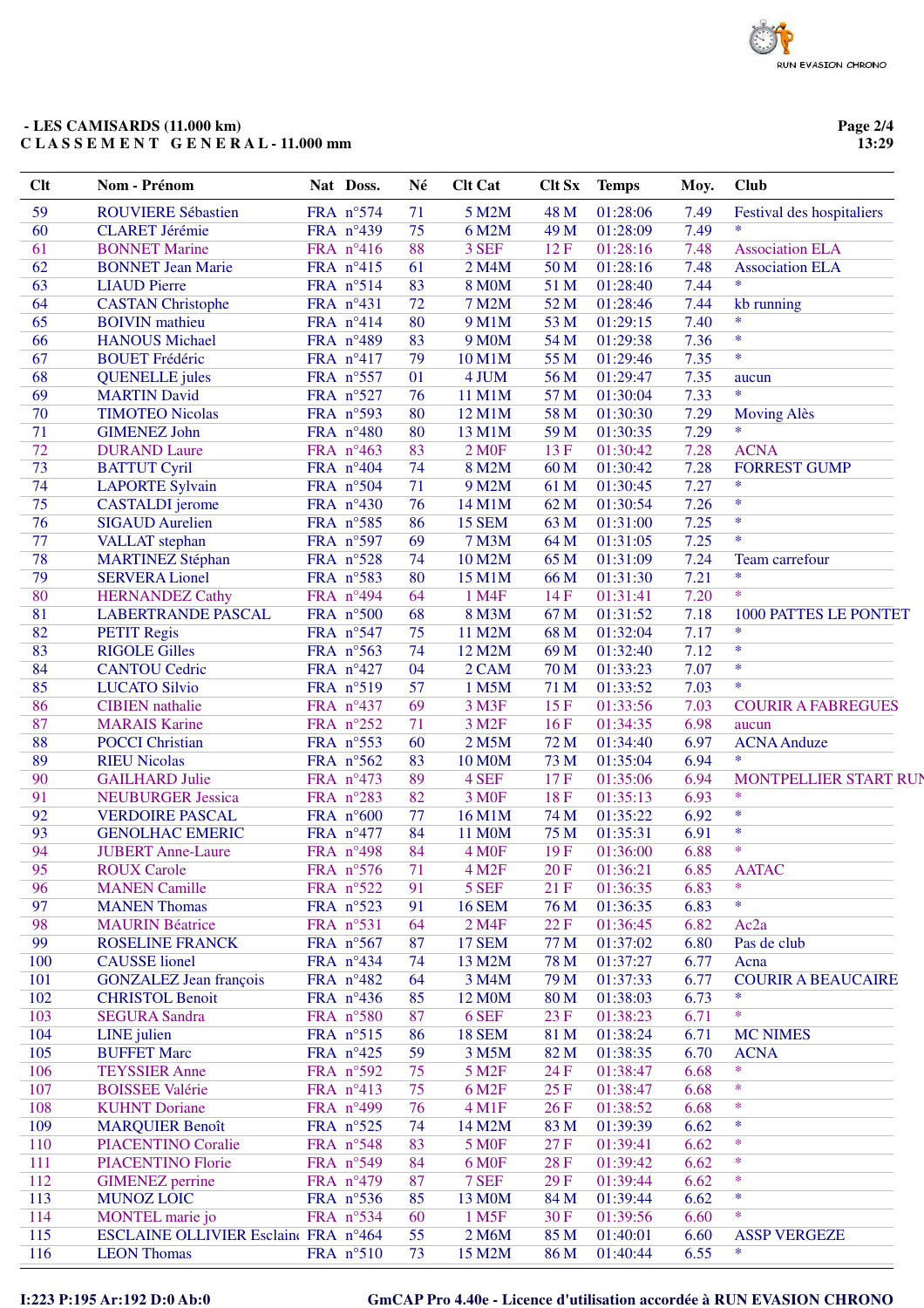## **- LES CAMISARDS (11.000 km) C L A S S E M E N T G E N E R A L - 11.000 mm**

**Page 3/4 13:29**

| <b>Clt</b> | Nom - Prénom                     | Nat Doss.          | Né | <b>Clt Cat</b>      | <b>Clt Sx</b> | <b>Temps</b> | Moy. | <b>Club</b>                                |
|------------|----------------------------------|--------------------|----|---------------------|---------------|--------------|------|--------------------------------------------|
| 117        | <b>SMIS Fanny</b>                | FRA n°587          | 76 | 5 M1F               | 31 F          | 01:40:47     | 6.55 | <b>RC BELLEGARDE</b>                       |
| 118        | <b>PETIT Alexandra</b>           | FRA n°546          | 76 | 6 M1F               | 32F           | 01:41:07     | 6.53 | Ac <sub>2a</sub>                           |
| 119        | <b>FELICES</b> Yasmina           | FRA nº469          | 69 | 4 M3F               | 33F           | 01:41:09     | 6.53 | Kb running                                 |
| 120        | <b>ESTEVE Dorine</b>             | FRA n°465          | 81 | <b>7 MOF</b>        | 34 F          | 01:41:34     | 6.50 | <b>Running Trail Roussonnais</b>           |
| 121        | LABERTRANDE GHISLAINE FRA n°501  |                    | 69 | 5 M3F               | 35F           | 01:42:02     | 6.47 | 1000 PATTES LE PONTET                      |
| 122        | <b>OTT</b> Julien                | FRA nº541          | 82 | 14 M0M              | 87 M          | 01:42:03     | 6.47 | $\ast$                                     |
| 123        | LYCZKO Ghyslaine                 | FRA n°520          | 65 | 3 M4F               | 36F           | 01:42:49     | 6.42 | $\ast$                                     |
| 124        | <b>LOO CHRISTOPHE</b>            | FRA n°517          | 68 | 9 M3M               | 88 M          | 01:43:46     | 6.36 | $\ast$                                     |
| 125        | <b>LOPEZ Julien</b>              | FRA n°518          | 82 | 15 M0M              | 89 M          | 01:44:33     | 6.31 | $\ast$                                     |
| 126        | <b>BALSAN LIONEL</b>             | FRA $n°040$        | 69 | 10 M3M              | 90 M          | 01:44:35     | 6.31 | $\ast$                                     |
| 127        | <b>NEGRE IRENE</b>               | FRA n°538          | 68 | 6 M3F               | 37F           | 01:44:40     | 6.31 | <b>AATAC</b>                               |
| 128        | BAYLE-OLIVIER LAURENCE FRA n°405 |                    | 72 | 7 M <sub>2F</sub>   | 38F           | 01:44:40     | 6.31 | <b>AATAC</b>                               |
| 129        | <b>BOISSEE Stéphane</b>          | FRA n°412          | 72 | 16 M2M              | 91 M          | 01:45:03     | 6.28 | $\ast$                                     |
| 130        | <b>GEBELIN Olivier</b>           | FRA n°476          | 60 | 4 M5M               | 92 M          | 01:45:08     | 6.28 | <b>Team Trail</b>                          |
| 131        | <b>SANTONI Sarah-Cheyenne</b>    | FRA n°577          | 96 | 8 SEF               | 39F           | 01:45:08     | 6.28 | $\ast$                                     |
| 132        | <b>LEBRETON Marjorie</b>         | FRA n°508          | 84 | <b>8 MOF</b>        | 40F           | 01:45:46     | 6.24 | $\ast$                                     |
| 133        | <b>BACCOU</b> emmanuelle         | FRA n°398          | 77 | <b>7 M1F</b>        | 41 F          | 01:47:16     | 6.15 | team KeN                                   |
| 134        | <b>VIELGUS</b> stephanie         | FRA n°605          | 76 | <b>8 M1F</b>        | 42F           | 01:47:47     | 6.12 | $\ast$                                     |
| 135        | <b>HOPPE Jerome</b>              | FRA n°495          | 74 | 17 M2M              | 93 M          | 01:48:23     | 6.09 | $\ast$                                     |
| 136        | <b>BOULLE Sebastien</b>          | FRA n°419          | 79 | 17 M1M              | 94 M          | 01:48:34     | 6.08 | Courir à Beaucaire                         |
| 137        | <b>MINEFF Sandrine</b>           | FRA n°533          | 66 | <b>7 M3F</b>        | 43 F          | 01:49:03     | 6.05 | <b>RUNNING CLUB BELLEGA</b>                |
| 138        | <b>AZNAR</b> cathy               | FRA n°396          | 75 | 8 M <sub>2F</sub>   | 44 F          | 01:49:13     | 6.04 | les pattes actives chusclanaise            |
| 139        | <b>DI FUSCO Marine</b>           | FRA n°454          | 89 | 9 SEF               | 45F           | 01:49:14     | 6.04 | $\ast$                                     |
| 140        | <b>DEBRAY</b> Loan               | FRA n°447          | 87 | <b>19 SEM</b>       | 95 M          | 01:49:14     | 6.04 | $\ast$                                     |
| 141        | PLAZA frederic                   | FRA n°552          | 67 | 11 M3M              | 96 M          | 01:49:20     | 6.04 | <b>ACN ANDUZE</b>                          |
| 142        | <b>LAURET PRECILLIA</b>          | FRA n°506          | 81 | <b>9 M0F</b>        | 46F           | 01:49:28     | 6.03 | $\ast$                                     |
| 143        | <b>ZANFINI ROGER</b>             | FRA n°609          | 67 | 12 M3M              | 97 M          | 01:49:32     | 6.03 | $\ast$                                     |
| 144        | <b>DALARD Céline</b>             | FRA n°442          | 79 | 9 M1F               | 47F           | 01:49:35     | 6.02 | $\ast$                                     |
| 145        |                                  |                    | 81 |                     | 98 M          |              | 6.01 | $\ast$                                     |
|            | DI BERNARDO frederic             | FRA nº453          |    | 16 M0M              |               | 01:49:45     |      |                                            |
| 146        | <b>VIALA Philippe</b>            | FRA $n^{\circ}603$ | 68 | 13 M3M              | 99 M          | 01:50:19     | 5.98 | <b>Festival des Hospitaliers</b><br>$\ast$ |
| 147        | NICOLAS MATHILDE                 | FRA n°030          | 92 | <b>10 SEF</b>       | <b>48F</b>    | 01:50:31     | 5.97 | $\ast$                                     |
| 148        | <b>CATHALA EMILIE</b>            | FRA n°433          | 87 | <b>11 SEF</b>       | 49F           | 01:50:38     | 5.97 |                                            |
| 149        | <b>GRASSELER CAROLE</b>          | FRA n°485          | 70 | <b>8 M3F</b>        | 50F           | 01:50:38     | 5.97 | <b>ACNA</b><br>$\ast$                      |
| 150        | <b>TUDELA MARIE ODILE</b>        | FRA n°594          | 55 | 2 M <sub>6F</sub>   | 51F           | 01:50:41     | 5.96 |                                            |
| 151        | <b>TUDELA JEAN CLAUDE</b>        | FRA nº595          | 53 | 3 M6M               | 100 M         | 01:50:42     | 5.96 | <b>SCAC</b>                                |
| 152        | <b>VEZON</b> eric                | FRA n°601          | 73 | 18 M2M              | 101 M         | 01:50:43     | 5.96 | ales                                       |
| 153        | <b>RIBEYRON</b> sandrine         | FRA n°561          | 84 | <b>10 M0F</b>       | 52F           | 01:50:54     | 5.95 | *                                          |
| 154        | <b>TESTARD Michel</b>            | FRA n°591          | 58 | 5 M5M               | 102 M         | 01:51:02     | 5.94 | $\ast$                                     |
| 155        | <b>CARRILLO</b> muriel           | FRA n°428          | 68 | 9 M3F               | 53 F          | 01:51:43     | 5.91 | $\ast$                                     |
| 156        | <b>DUMAINE Katy</b>              | FRA n°461          | 75 | 9 M <sub>2</sub> F  | 54 F          | 01:52:26     | 5.87 | *                                          |
| 157        | <b>GAZZOLA</b> Marco             | FRA n°475          | 74 | 19 M2M              | 103 M         | 01:52:27     | 5.87 | *                                          |
| 158        | <b>DUMAINE NADEGE</b>            | FRA n°462          | 74 | 10 M <sub>2</sub> F | 55 F          | 01:52:28     | 5.87 | *                                          |
| 159        | <b>MALLEN DROUIN margot</b>      | FRA n°521          | 98 | 1 ESF               | 56 F          | 01:52:37     | 5.86 | $\ast$                                     |
| 160        | <b>LAN</b> Adeline               | FRA n°503          | 76 | 10 M1F              | 57F           | 01:53:09     | 5.83 | Les Gazelles du Coutach                    |
| 161        | <b>BARTHELAT Julien</b>          | FRA n°403          | 77 | 18 M1M              | 104 M         | 01:54:36     | 5.76 | MI-OK forever                              |
| 162        | <b>VINOLO</b> pascaline          | FRA n°607          | 78 | 11 M1F              | 58F           | 01:55:03     | 5.74 | Les Bipedes De La Vaunage                  |
| 163        | <b>GAU</b> Valerie               | FRA n°474          | 77 | 12 M1F              | 59F           | 01:55:03     | 5.74 | $\ast$                                     |
| 164        | <b>DIEMUNSCH Stéphanie</b>       | FRA $n^{\circ}456$ | 77 | 13 M1F              | 60F           | 01:55:03     | 5.74 | <b>COURIR A BEAULIEU</b>                   |
| 165        | <b>SUZZI Marie.Françoise</b>     | FRA n°589          | 59 | 2 M <sub>5F</sub>   | 61 F          | 01:55:04     | 5.74 | Scac                                       |
| 166        | <b>ROUSTAN Stephanie</b>         | FRA n°572          | 79 | 14 M1F              | 62F           | 01:55:04     | 5.74 | $\ast$                                     |
| 167        | NAVARRO CAZENAVE NADL FRA nº537  |                    | 60 | 3 M <sub>5</sub> F  | 63F           | 01:56:29     | 5.67 | $\ast$                                     |
| 168        | <b>EYSSETTE Marion</b>           | FRA n°466          | 76 | 15 M1F              | 64 F          | 01:57:24     | 5.62 | <b>COURIR A BEAULIEU</b>                   |
| 169        | <b>DIDIER Julie</b>              | FRA n°455          | 86 | <b>12 SEF</b>       | 65 F          | 01:57:40     | 5.61 | *                                          |
| 170        | <b>GORNES Nelly</b>              | FRA n°483          | 75 | 11 M <sub>2</sub> F | 66 F          | 01:57:47     | 5.60 | *                                          |
| 171        | <b>RISTIC Zoran</b>              | FRA n°564          | 74 | 20 M2M              | 105 M         | 02:01:07     | 5.45 | Courir a Beaulieu                          |
| 172        | DI BERNARDO carine               | FRA n°452          | 83 | 11 M <sub>OF</sub>  | 67F           | 02:02:32     | 5.39 | $\ast$                                     |
| 173        | <b>GUERINEAU Marina</b>          | FRA n°487          | 75 | 12 M <sub>2</sub> F | 68F           | 02:02:41     | 5.38 | <b>COURIR A BEAULIEU</b>                   |
| 174        | <b>GISPER Emilie</b>             | FRA n°481          | 80 | 16 M1F              | 69F           | 02:03:06     | 5.36 | ∗                                          |
|            |                                  |                    |    |                     |               |              |      |                                            |

# **I:223 P:195 Ar:192 D:0 Ab:0 GmCAP Pro 4.40e - Licence d'utilisation accordée à RUN EVASION CHRONO**